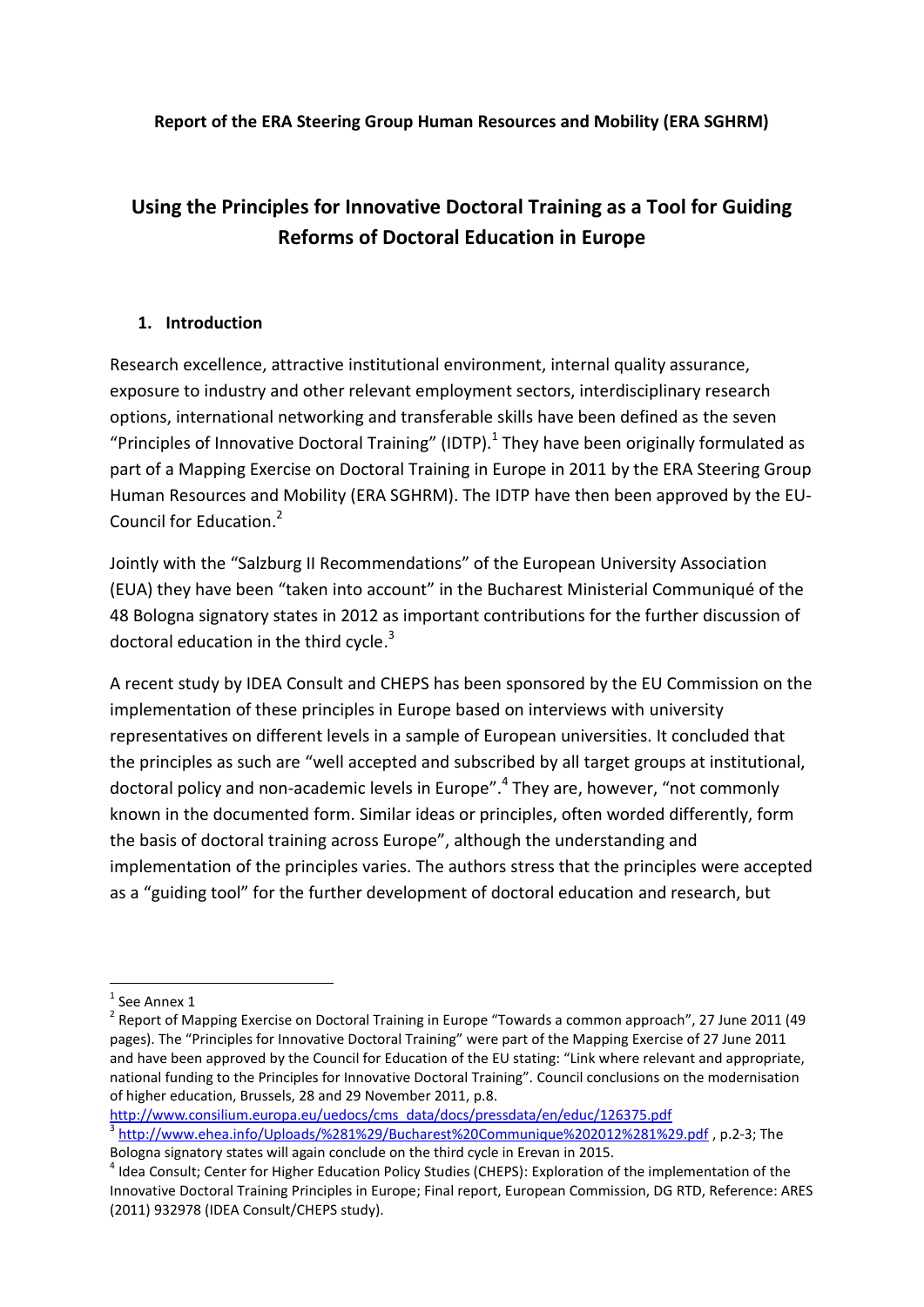should not be understood as a "checklist for the institutions". 5 In addition, the principles could be subject to a revisit by the ERA SGHRM.

It is the purpose of this report to show ways for using the IDTP as a tool for guiding the European discussion on doctoral education and its development alongside the Salzburg I and II Recommendations that inspired the IDTP. The report is directed towards universities as the institutions responsible for doctoral education and their partners as well as at funding organisations and political and administrative units on EU, member state and regional level that are interested in supporting doctoral education and its effectiveness.

This report starts with a short introduction recalling the background of the current discussion and explaining the notion of doctoral education and the concept of structured doctoral training. Both terms, "doctoral education" and "doctoral training", are used interchangeably in this report. This is followed by a presentation of measures for the further spreading of the IDTP in doctoral training. The report ends with political conclusions on further steps to take and a road map for further action.

#### **2. Doctoral Education**

Doctoral education is a primary source of new knowledge for the research and innovation systems in Europe. The outcomes of doctoral education are both a) young researchers who proved their skills for a professional life as "creative, critical and autonomous intellectual risk takers"<sup>6</sup>, as well as b) the research output in the form of a doctoral thesis that contributes to the development of world science and the innovation system.

The core of doctoral education is research training by an individual research experience. It cannot be seen as yet another study level. In order to receive a doctoral degree, candidates have to prove their ability to perform original and independent research, on an international quality level within one or several related scientific disciplines, "some of which merits national and international refereed publication".<sup>7</sup> The term doctoral education therefore signifies a period of individual research experience leading to a university degree that testifies the development of a "research mindset" of the candidate. Doctoral candidates have to prove an entrepreneurial, creative spirit coupled with considerable persistence in following their objectives and must be able to prove and defend their research hypothesis to an expert panel beyond reasonable doubt. The duration of doctoral education varies across Europe according to the national university structures and disciplinary traditions, but requires as a rule a full-time endeavor of three to four years. There are other, shorter or part-time forms of doctoral training in Europe based on special disciplinary traditions or on

**.** 

<sup>&</sup>lt;sup>5</sup> Idea Consult/CHEPS study, p.54.

 $^6$  LERU: Doctoral Degrees beyond 2010. Training talented researchers for society, March 2010, p.3 and 1<sup>st</sup> principle of IDTP.

<sup>&</sup>lt;sup>7</sup> <http://www.coimbra-group.eu/uploads/2010-2011/DoctoralProgrammesPositionPaper.pdf> and [http://www.ehea.info/Uploads/Documents/QF-EHEA-May2005.pdf.](http://www.ehea.info/Uploads/Documents/QF-EHEA-May2005.pdf)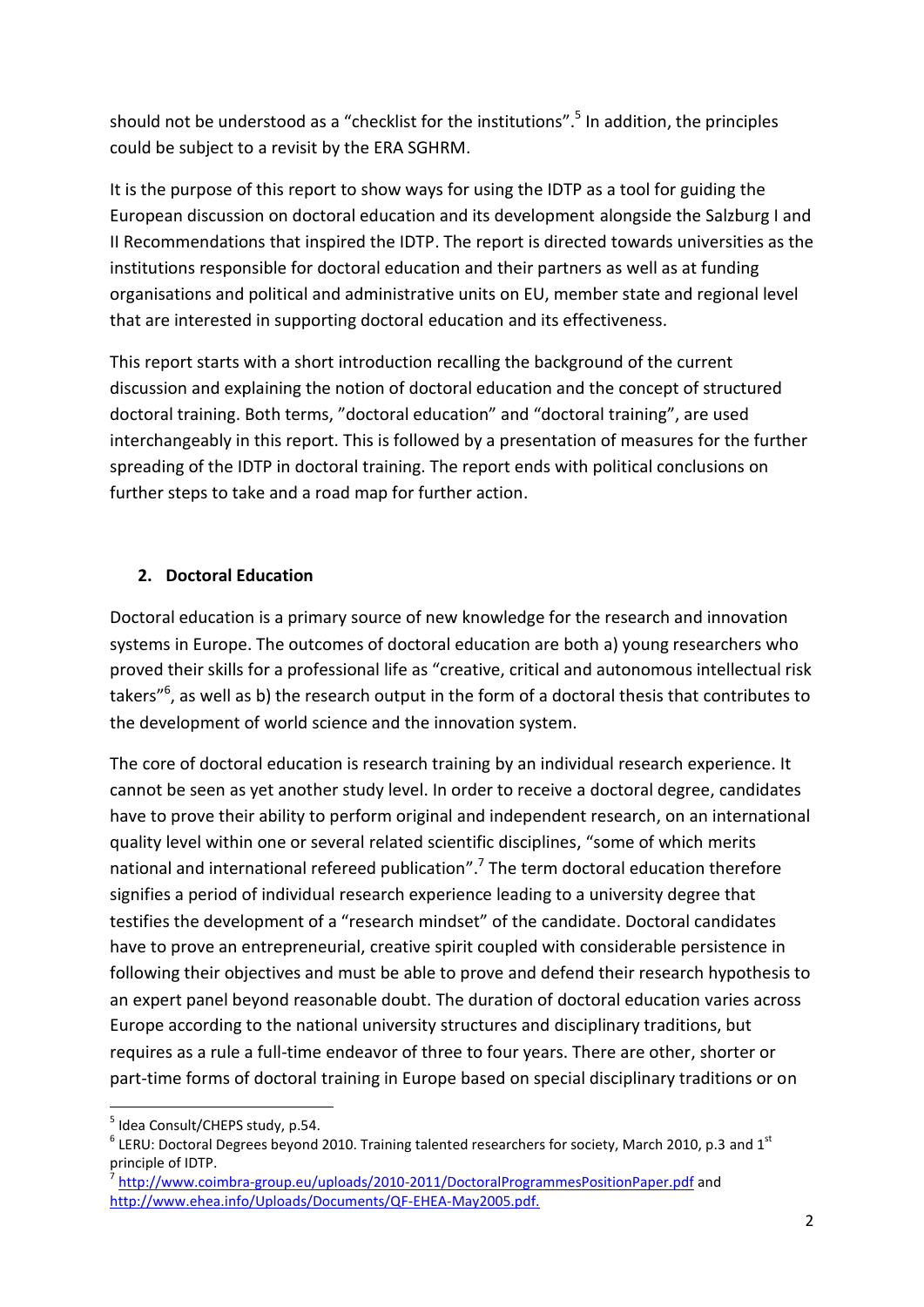more vocationally-oriented concepts. These programmes are not part of this report, but might profit from the recommendations formulated.

#### **3. Structured Doctoral Education**

1

Doctoral education was traditionally geared towards the production of a new generation of scientists for universities and the public research system. Here a change has been taking place in recent years. In Europe the number of doctoral candidates is increasing. It will probably continue to do so in future, as the strategic goal of the EU to make all member states spend 3% of the GDP for research and development will, if achieved, increase the demand for well-trained researchers.<sup>8</sup> Thus, the education and recruitment of excellent young scientists to the European universities from within or outside Europe have become a key strategic goal in order to secure Europe's position in the global knowledge economy.

A growing share of PhD candidates, and this is true not only for science, technology, engineering and mathematics (STEM subjects), but also for the social sciences and the humanities, has increasingly found career opportunities outside traditional academic research careers. The PhD graduates are being hired by private and public employers interested in their "research mind set" and skills emanating from it. For example, in France, Germany and the UK more than 50 % of all PhD degree holders take up jobs outside academia and at technical universities in Germany the majority of degree holders leave university for the private sector immediately after having received their doctoral degree.<sup>9</sup>

This increase in scientific production, the growing competition for young talents and the necessary consideration for the job market outside academia have partly triggered and have been accompanied by the development of new forms of doctoral training provision in many European university systems. The traditional "master-apprentice model" of doctoral education, existing in many varieties, is increasingly supplemented, superimposed or replaced by forms of so called structured doctoral education. This process has recently been described as "significant changes" or even a "quiet revolution in doctoral education in Europe".<sup>10</sup>

<sup>&</sup>lt;sup>8</sup> Europe 2020 Flagship Initiative Innovation Union, Brussels, 6.10.2010, COM(2010) 546 final, p.8-9. <sup>9</sup> The Royal Society U.K. 2010, The Scientific Century: Securing our future prosperity, p. 14; Statistisches Bundesamt, Hochqualifizierte in Deutschland. Erhebung zu Karriereverläufen und internationaler Mobilität von Hochqualifizierten in 2011, Wiesbaden 2013.

[https://www.destatis.de/DE/Publikationen/Thematisch/BildungForschungKultur/Hochschulen/Hochqualifiziert](https://www.destatis.de/DE/Publikationen/Thematisch/BildungForschungKultur/Hochschulen/HochqualifizierteDeutschland5217205139004.pdf?__blob=publicationFile) eDeutschland5217205139004.pdf? blob=publicationFile , S. 44, Tab 4A; the French CEREQ survey [http://www.cereq.fr/index.php/publications/Net.Doc/L-insertion-des-docteurs-Interrogation-en-2012-des](http://www.cereq.fr/index.php/publications/Net.Doc/L-insertion-des-docteurs-Interrogation-en-2012-des-docteurs-diplomes-en-2007)[docteurs-diplomes-en-2007;](http://www.cereq.fr/index.php/publications/Net.Doc/L-insertion-des-docteurs-Interrogation-en-2012-des-docteurs-diplomes-en-2007) Johann Osel, Europäische Kommission will mehr Doktoranden für die Wirtschaft, duz-Europa 05/2011, p. 7 [www.duz.de.](http://www.duz.de/)

<sup>&</sup>lt;sup>10</sup> EUA Progress Report (December 2013) on the implementation of the actions agreed in the Memorandum of Understanding (MoU) on the European Research Area, p. 4 http://www.eua.be/eua-work-and-policy-area/euapolicy-position-and-declarations.aspx ; LERU, Good practice elements in Doctoral Training. Follow on paper to Doctoral degrees beyond 2010: training talented researchers for society, p.4.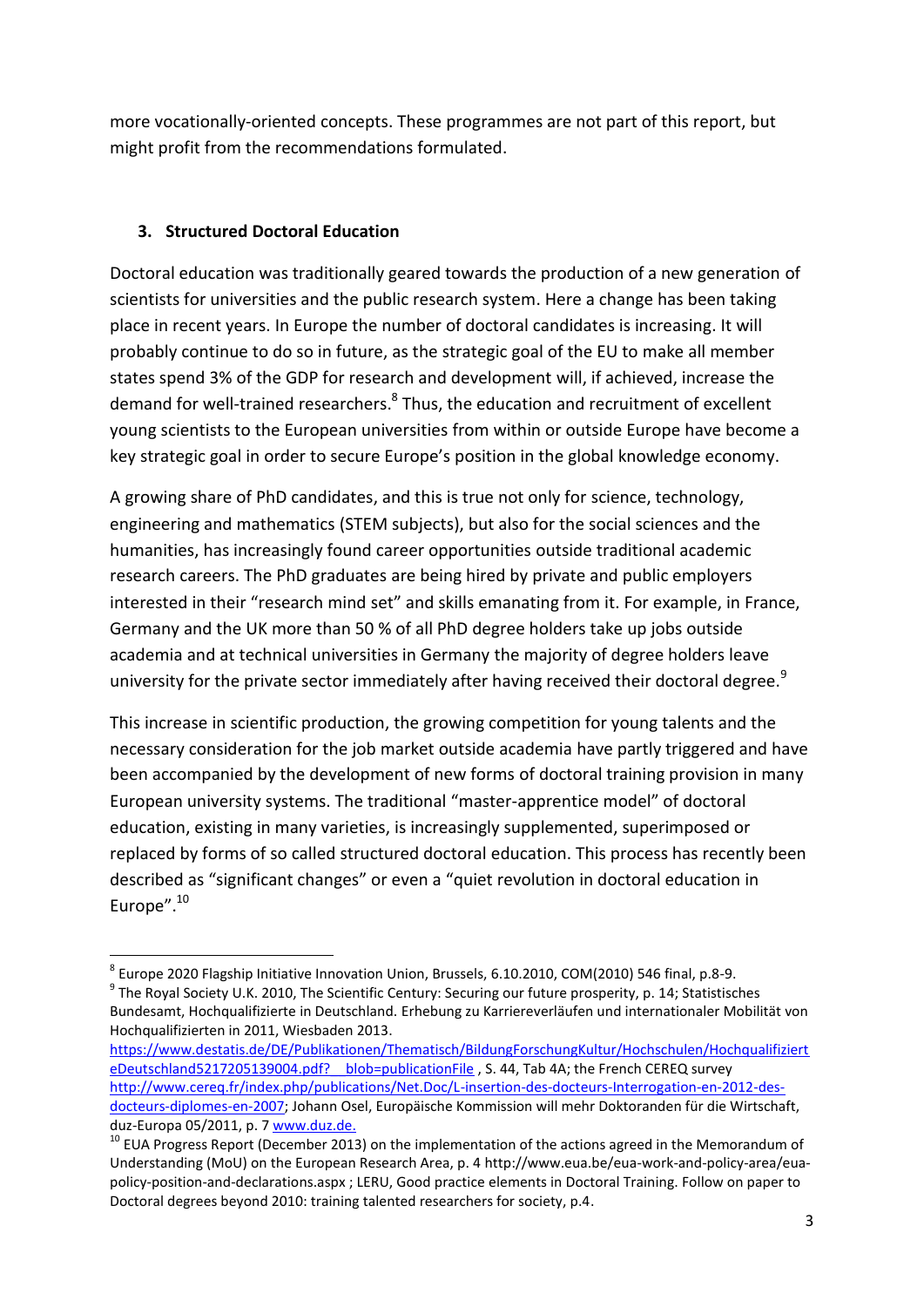There is no common definition for "structured doctoral education" in the diversified European higher education system. Often it is understood as the organization of additional disciplinary or transdisciplinary studies underpinning the research of the candidate as well as possibilities for personal and career development (professional development) via transferable skills. These different forms of supplementary studies are increasingly organized on institutional or departmental level in structures having their own resources at their disposal.

The Salzburg II recommendations, however, define structured doctoral education through the existence of institutional structures that allow universities to take responsibility for doctoral education. These should include procedures that provide transparency, enhance quality and ensure an inclusive research environment for doctoral candidates. It seems useful to distinguish the institutional structures in "doctoral schools", organizational units with strategic responsibility for doctoral education, from "doctoral programmes" which are an organized set of selected taught courses and of research opportunities within one or more disciplines.

## **4. Political Measures for the Further Support of the Principles of Innovative Doctoral Training**

## **4.1. Implementing the IDTP – Criteria for Establishing a European "Tool Kit" of Good Practice**

The IDEA Consult/CHEPS study of the IDTP has concluded that the European stakeholders of doctoral education consider "research excellence" based on internal "quality assurance" and the "attractiveness of the institutional environment" as core elements that should form the basis for every doctoral training offered.

Exposure to industry and other relevant employment sectors, interdisciplinary research options, international networking and transferable skills are seen as complementary but nonetheless important principles influencing the success of doctoral training and of the future career of doctoral candidates. These principles are linked among other things to disciplinary demands, considerations of the specific research topic of the candidate or special features of the doctoral programme.

In accordance with the conclusions of the Salzburg II Recommendations the study considers the interplay of the seven principles as mainly influenced by the economic condition and structure of the member states, the regulatory stability and legal framework on doctoral education, the academic culture (national traditions, disciplinary cultures etc.) and by the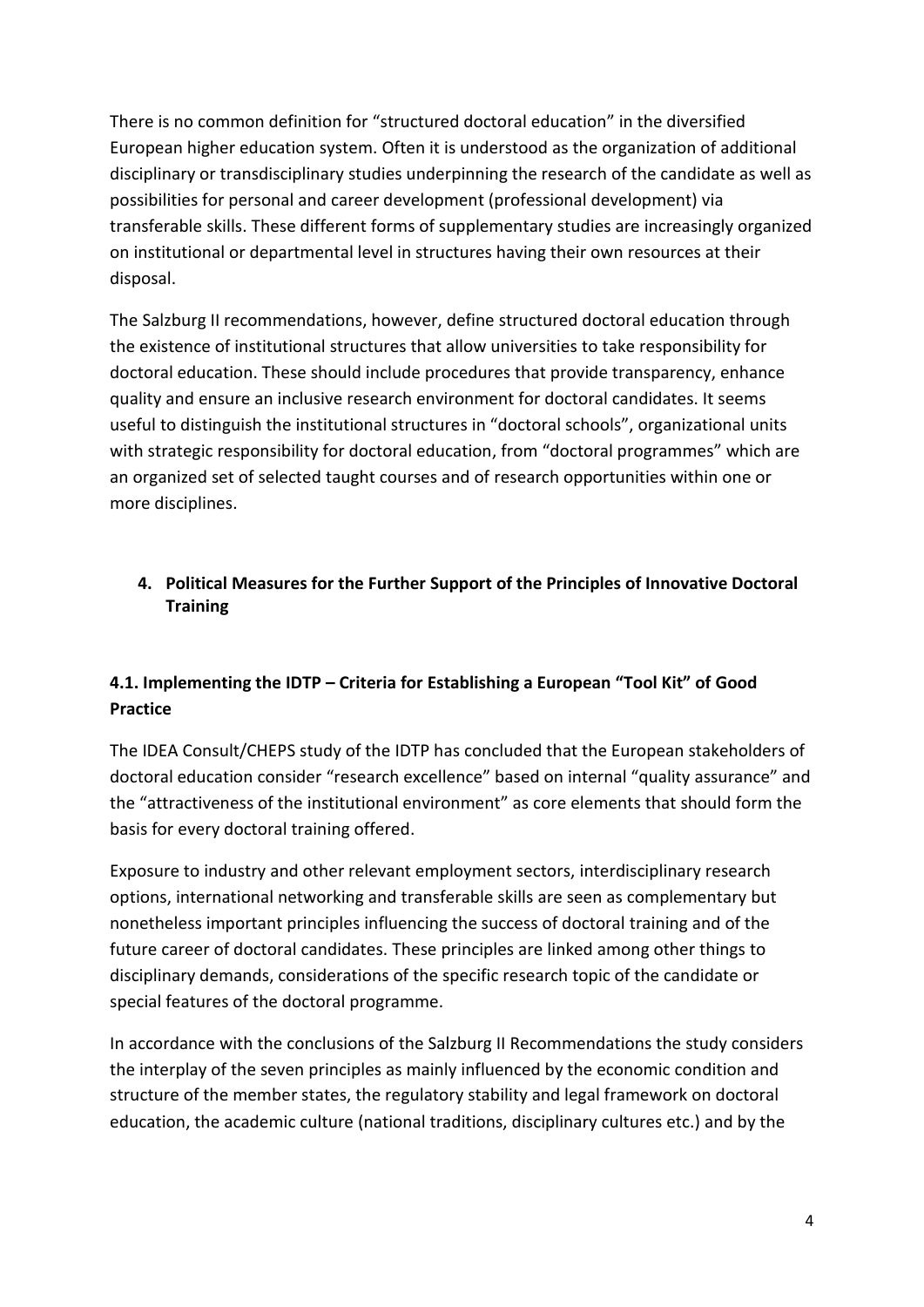sustainability of funding provided to the universities. The model provided in the study gives visibility to the interplay of these factors: $^{11}$ 



In view of the complex situation in Europe, this report recommends the development of a website presenting examples of doctoral education structures and programmes which have used specific measures to implement the objectives being promoted by the IDTP. The examples will be provided by European stakeholders (universities) and selected by a representative group of stakeholders and representatives of the ERA SGHRM with good knowledge of the national university systems. These examples will be chosen on the basis of the following criteria:

- They base their policies on the three core principles of the IDTP and integrate one or more of the complementary principles in an exemplary manner
- They create critical mass in an institution or in cooperation with partners on a regional, national or international basis

On the website examples of measures of universities as well as university funding agencies are considered.

Cross-border co-operations creating European critical mass for research excellence are looked at specifically in the European context of this report as a tool to solve common issues in doctoral education.

**<sup>.</sup>** <sup>11</sup> IDEA Consult/CHEPS study, p. 60 (figure).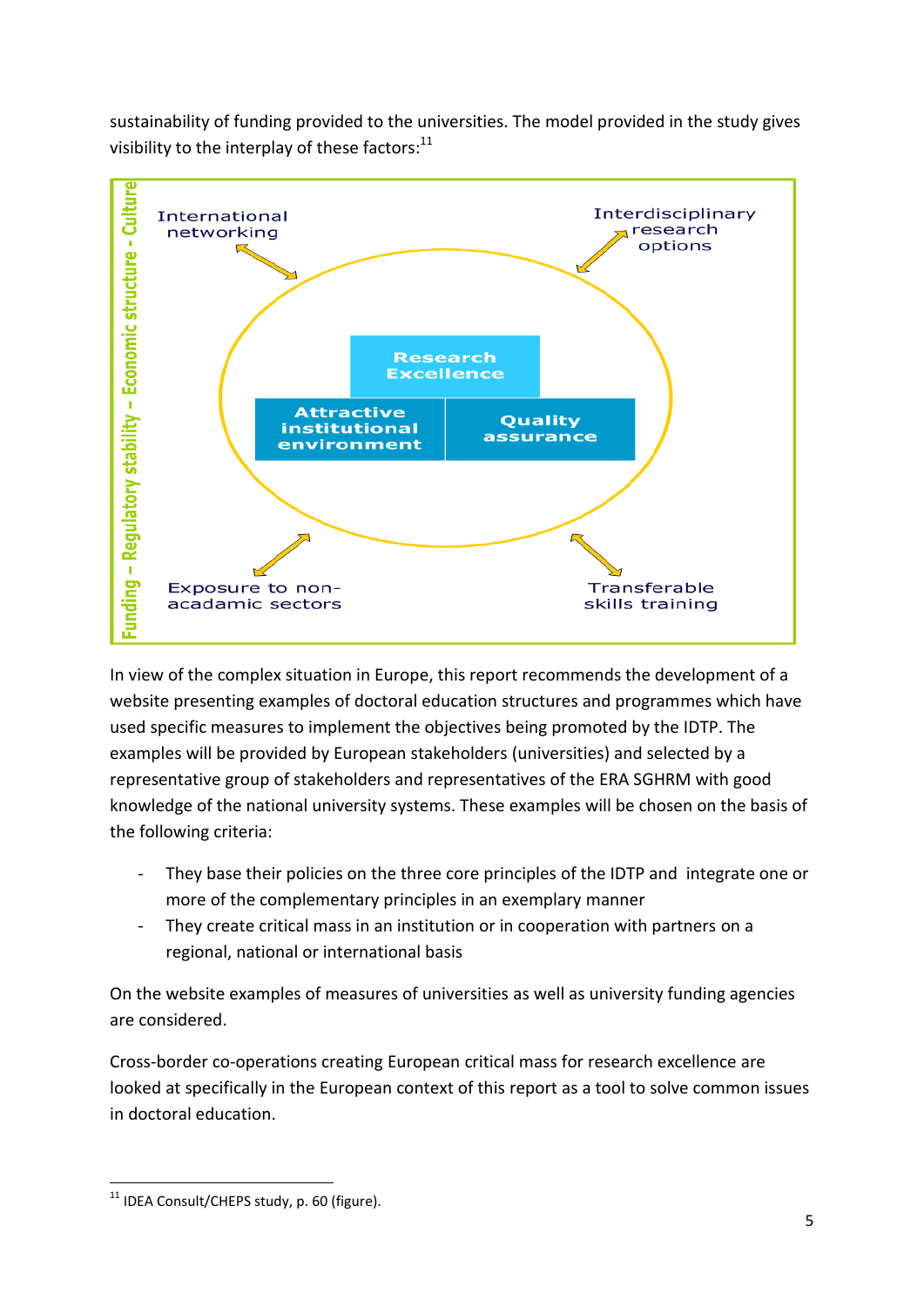Building critical mass, however, should not be understood in purely quantitative terms, as world class quality research can also be produced by individuals in small scientific communities. Yet, it is considered to be of key relevance for a successful doctoral education that doctoral candidates have access to a sufficiently broad range of inspiration in an inclusive research environment encompassing one or more institutions. The general economic competitiveness of Member States certainly influences the doctoral education provision beyond current economic crisis factors. Most countries with a GDP below the EU average are using Structural funds of the EU to co-finance the new doctoral education structures being installed in many places. Therefore, the report takes the common system of classification of regions in Europe into account and intends to balance examples from more developed regions with examples from transition or less developed regions on the website.<sup>12</sup>

The problems related to the regulatory stability and funding sustainability and national and regional specificities in economic structure and academic culture can be mentioned when reasonable to give an impression on the diversity of conditions of the university systems in Europe.

The measures presented in the examples will contribute to identifying and establishing a European web-based tool kit of good practice which every Member State, region and institution will be able to consider, use and adapt to the situations and needs on the spot.

# **4.2. Encouraging Cultural Change by Intensifying the European Exchange of Experience on Doctoral Education**

The European dialogue of universities, funding agencies and other partners in doctoral education has to be intensified as a precondition for a joint European understanding of the features of a doctorate in Europe.

A listing of existing bodies and structures for such a dialogue should be carried out by the ERA SGHRM. Important already existing structures, first of all the university driven structures on the European and national or regional level, should be supported in their work by the EU, Members states and regions.

Among the existing structures the Council of Doctoral Education of the European University Association (EUA-CDE) has to be considered which organises regular exchanges of experience of universities, their institutionalised structures for doctoral education as well as thematic doctoral training networks. The EUA-CDE gathers different stakeholders at one table (225 members from the European Higher Education Area – EHEA). The doctoral

**.** 

<sup>&</sup>lt;sup>12</sup> For the new nomenclature and definitions, see "Regulation (EU) No 1303/2013 of the European Parliament and of the Council of 17 December 2013 laying down common provisions on the European Regional Development Fund, the European Social Fund, the Cohesion Fund, the European Agricultural Fund for Rural Development and the European Maritime and Fisheries Fund etc." p. 11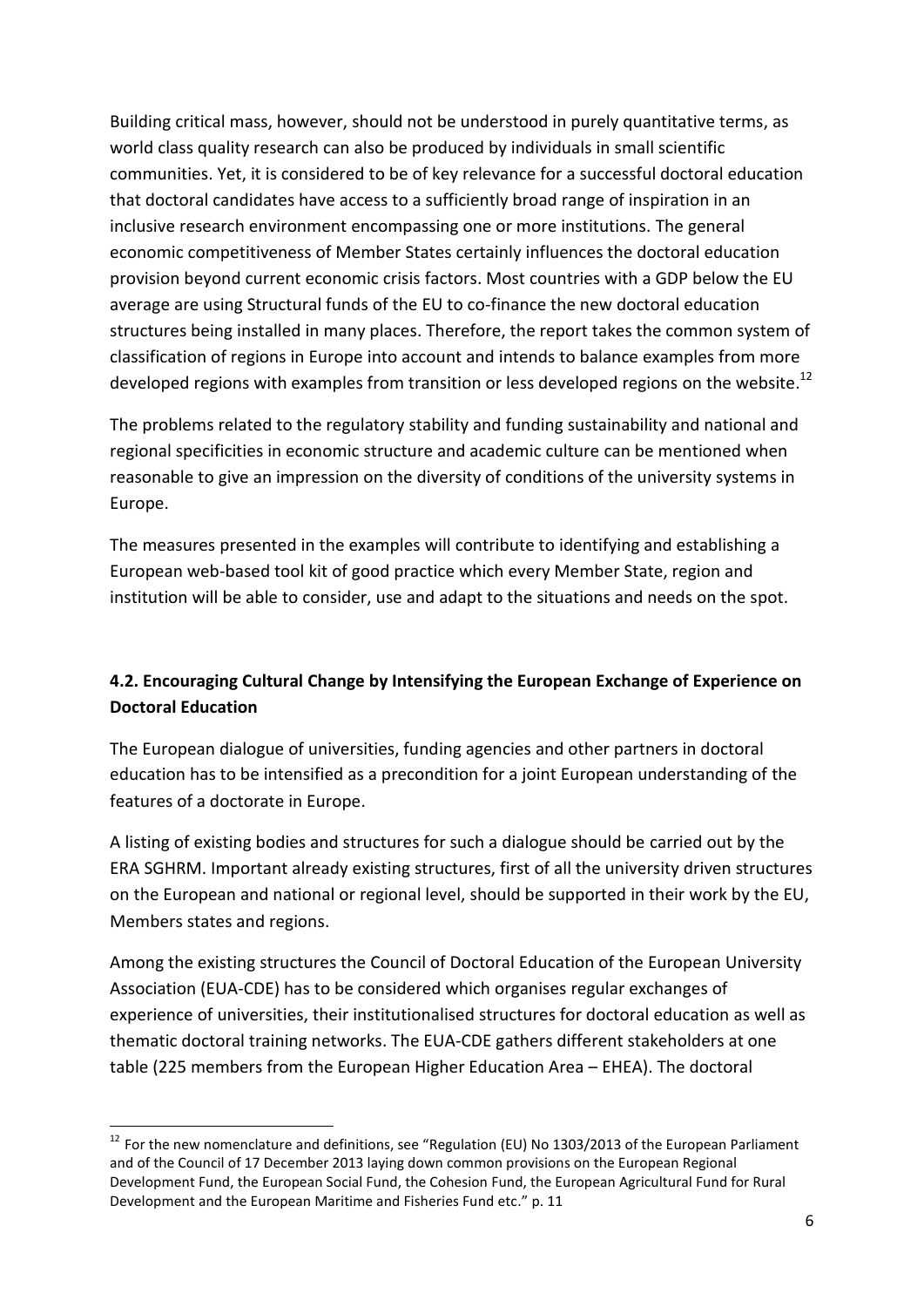working groups of other university representations such as COIMBRA, LERU or CESAER and their work on innovative doctoral education also have to be considered.<sup>13</sup>

On the national level there exist structures like the German Association of Advanced Graduate Training (UniWiND/GUAT) focusing on the national and interregional (Länder) exchange of experience. Similar organisations exist or should be founded in the other EHEA states.<sup>14</sup>

This European exchange of experience and partnering has to be intensified also on the international, interregional and regional level. Doctoral schools financed under the Marie-Sklodowska-Curie-actions should have their regular exchange of experience and be part of the activities of other existing bodies to convey their experience to others.

The representations of the scientific and humanities disciplines on the European level and of the main stakeholders such as the doctoral candidates, e.g. the European Council of Doctoral Candidates and Junior Researchers (EURODOC), have to be part of this intensified dialogue.<sup>15</sup>

## **4.3. Creating Sustainable Funding**

Already underlined by the Salzburg II recommendations, it was stressed again by the IDEA/CHEPS study that sustainable funding is the prerequisite for sustainable quality of doctoral education.

This is a particular challenge for many of the new programmes and structures. They have been developed on a project financing basis either with support of research funding organisations in the member States, with MSC-financing or with co-funding of the EUstructural funds. The applicants and the funders should agree on sustainability concepts that permit to maintain the IDTP features of doctoral education after the project funding stops.

Funding should include proper full costing of doctoral education activities. Funding of doctoral candidates should give sufficient support to the full duration (3-4 years). The opening of the doctoral education to the needs of the non-academic sector should also encourage industry and other sectors of the economy and society to consider a stable financial support of doctoral education and doctoral candidates.

#### **4.4. Adapting Legal and Regulatory Frameworks**

Member states should safeguard university autonomy while providing appropriate accountability measures which are fit for purpose.

**.** 

<sup>&</sup>lt;sup>13</sup> [www.eua.be/cde/Home.aspx](http://www.eua.be/cde/Home.aspx)

<sup>14</sup> <http://www.uniwind.org/>

 $15$  [www.eurodoc.net](http://www.eurodoc.net/)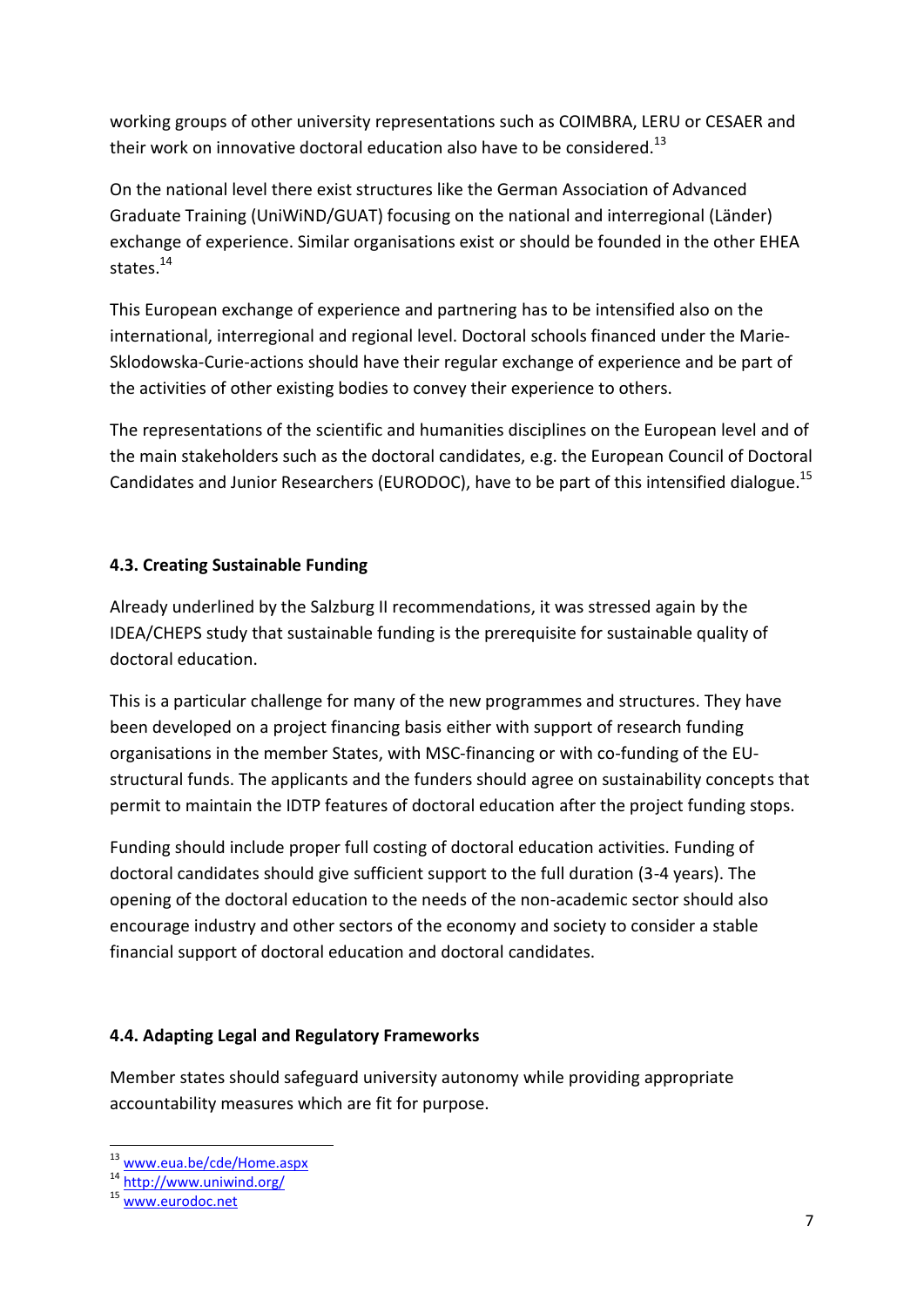Governments and Funding agencies on the national level as well as on the regional level, in particular in case they are using structural funds for doctoral education, should conduct an IDTP compatibility check and review whether legislation and mechanisms sufficiently allow for a flexible use and combination of the principles, as suggested by the authors of the IDEA/CHEPS study.<sup>16</sup>

The European Charter for Researchers and the Code of Conduct for the Recruitment of Researchers (C&C) should also be used as for a compatibility check of the attractiveness of the respective institutional environment for the doctoral candidates and their career development opportunities respecting the voluntary nature of these recommendations.

## **4.5. "Doing Your Doctorate in Europe"**

Doctorates in Europe have certain characteristics which make them attractive. They follow a quality driven approach using the Principles for Innovative Doctoral Training and the Salzburg II recommendations. Completion times are relatively short as compared to other world regions.

Doctorates in Europe are embedded in a qualitative framework that can and will be implemented in many varieties in Europe. Some doctorates will put emphasis on collaboration with industry and other employment sectors. Other doctorates will put an emphasis on cross border cooperation of universities, sometimes being called "European doctorates". Some doctorates will put an emphasis on interdisciplinary research. They all should offer research excellence, an attractive institutional environment and internal quality assurance as core elements of the IDTP.

A communication strategy should be developed to explain the advantages of doing a doctorate in Europe.

This could include a doctoral supplement articulating e.g. international experience and internships along with other verifiable information such as institutional websites. The wider use of a doctoral supplement would support the understanding of the doctorate by nonacademic parties and foster employability of doctorate holders.

# **5. Conclusions and Road Map for Further Action**

The ERA SGHRM and the Commission

will spread this report among universities as the institutions responsible for doctoral education and their partners as well as among funding organisations and political and

1

<sup>16</sup> IDEA Consult/CHEPS study, p. 63